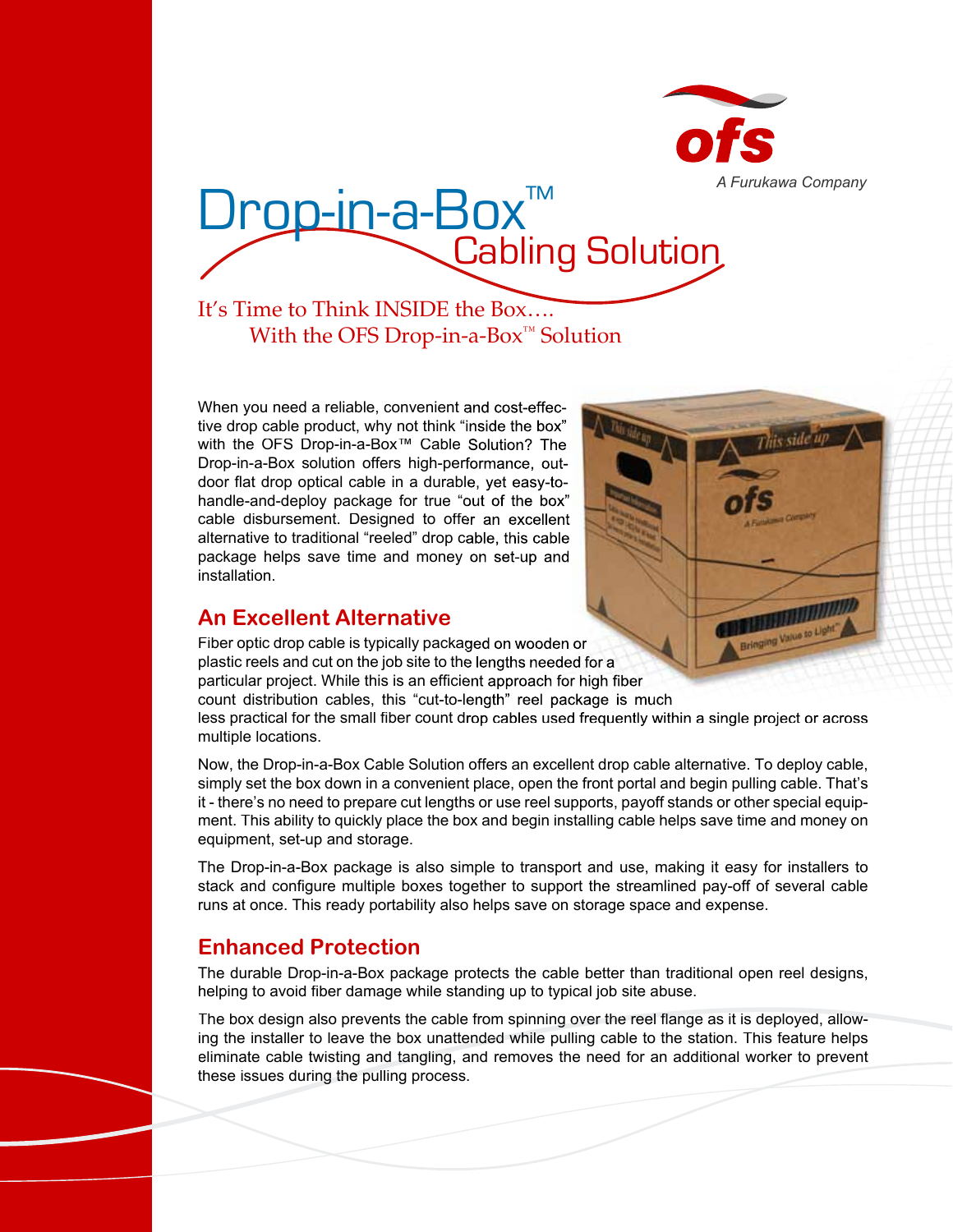### **Improved Cable Mangement**

On the job site, uncertainty over how much cable actually remains on a reel often results in unnecessary scrap or lost time in pulling a short cable. To help reduce this type of project waste, the Drop-in-a-Box solution provides descending footage or metered marking on the cable jacket, giving the installer an immediate, exact view of the unused cable length. This feature helps reduce waste resulting from short, leftover cable lengths, and also supports easier cable management, saving both time and material. In addition, the package offers installers ready alternate access to the cable through the box top, helping to facilitate the repackaging and management of excess cable.

# **Applications**

The Drop-in-a-Box Cable Solution offers an ideal solution for the smaller fiber counts that are needed in the final sections of an optical network, including Fiber-to-the-Desk, Fiber-to-the-Home (FTTH) and Fiber-to-the-Business (FTTB) installations. It is also well suited for fiber drops within Multiple Dwelling Units (MDUs) and for shortto-medium length cable runs between buildings.

#### **Features/Benefits:**

- High-performance, outdoor flat drop optical cable in a flexible and easy-to-transport package
- Fiber counts of 1 and 2 in all-dielectric and toneable designs
- Enables fast drop cable placement and pulling
- Easier to use and less wasteful than standard fiber reel packages
- Boxes can be easily stacked and configured for the ready pay-off of multiple cable runs (no need for payoff stands, reel supports or other special deployment equipment); helps save on storage space and expense
- Offers improved cable protection over traditional open reel packaging
- Direct cable access through the box top for easy management of excess cable
- Cable box is readily recyclable
- Descending cable jacket marking system provides immediate, exact view of unused cable length
- Box design helps prevent twisting and tangling of cable during pulling
- Available in 1,000 foot (305 meters) and 1,250 foot (380 meter) lengths
- Excellent for use in Fiber-to-the-Desk, FTTH, FTTB, fiber drops within MDUs, and short-tomedium length cable runs between buildings
- Suitable for self-supporting aerial drop installations\*



<sup>\*</sup> Consult your OFS Representative for specifics on span lengths and installation information.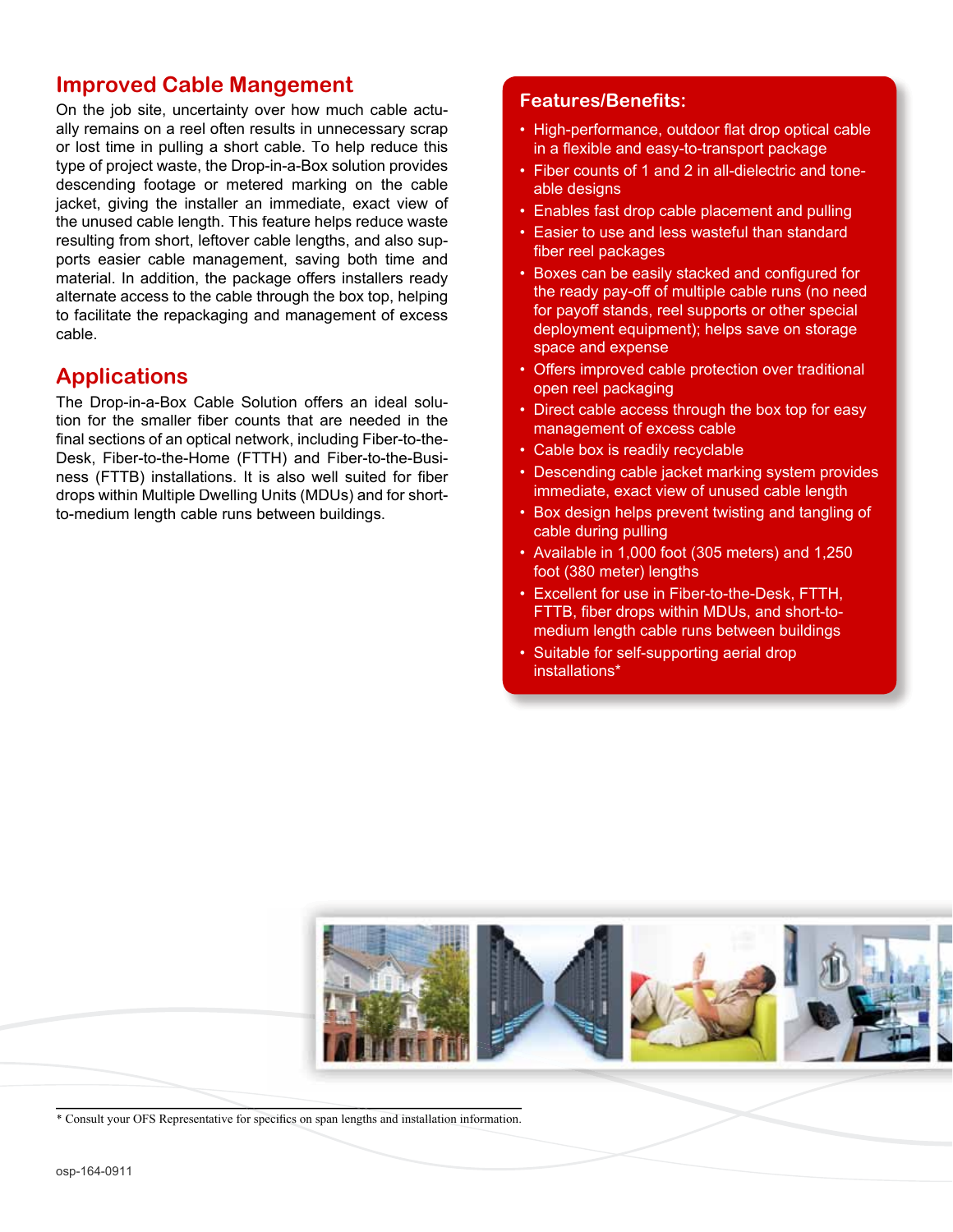| <b>Specifications</b>                                     |                                           |                                                                   |                                                                  |                                                       |
|-----------------------------------------------------------|-------------------------------------------|-------------------------------------------------------------------|------------------------------------------------------------------|-------------------------------------------------------|
| Fiber Count: 1 and 2                                      | All-Dielectric (all fiber counts)         |                                                                   |                                                                  | Toneable (all fiber counts)                           |
| Cable Outer Diameter:                                     | $0.17$ in. x 0.31 in. $(4.3$ mm X 7.8 mm) |                                                                   |                                                                  | $0.18$ in. x 0.39 in. $(4.5$ mm x 9.8 mm)             |
| Cable Weight:                                             | $21$ lb/kft $(32 \text{ kg/km})$          |                                                                   |                                                                  | 33 lb/kft (43 kg/km)                                  |
| Performance Standard (all cables)                         |                                           |                                                                   |                                                                  |                                                       |
| Tested per applicable requirements of ANSI/ICEA S-110-717 |                                           |                                                                   |                                                                  |                                                       |
| Handling (all cables)                                     |                                           |                                                                   |                                                                  |                                                       |
| Minimum Bend Radius, With Load:                           | $6$ in. $(15$ cm)                         |                                                                   |                                                                  |                                                       |
| Minimum Bend Radius, With No Load:                        | $3$ in. $(7.5$ cm)                        | Temperature: Installation: -22° F to 140° F ( $-30$ ° C to 60° C) |                                                                  |                                                       |
| Minimum Bend Radius, Storage Coils:                       | $6$ in. $(15$ cm)                         |                                                                   | Operation: $-40^{\circ}$ F to 158° F ( $-40^{\circ}$ C to 70° C) |                                                       |
| Maximum Rated Cable Load (MRCL):                          | 300 lbf (1335 N)                          |                                                                   | Storage:                                                         | $-40^{\circ}$ F to 167° F ( $-40^{\circ}$ C to 75° C) |
| Maximum Long Term Load:                                   | 150 lbf (667 N)                           |                                                                   |                                                                  |                                                       |

| <b>Cable Design</b> | <b>Fiber Count</b>                               | Cable Length | <b>Ordering Part Number</b> |
|---------------------|--------------------------------------------------|--------------|-----------------------------|
|                     | AllWave <sup>®</sup> ZWP Single-Mode Fiber Cable |              |                             |
| <b>Dielectric</b>   |                                                  | 1250 Feet    | AT-3BE8T7X-001-RIB-1250FT   |
|                     |                                                  | 380 Meters   | AT-3BE8T7X-001-RIB-380M     |
|                     | 2                                                | 1250 Feet    | AT-3BE8T7X-002-RIB-1250FT   |
|                     | $\overline{c}$                                   | 380 Meters   | AT-3BE8T7X-002-RIB-380M     |
| Toneable            |                                                  | 1000 Feet    | AT-3BE8T7T-001-RIB-1000FT   |
|                     |                                                  | 305 Meters   | AT-3BE8T7T-001-RIB-305M     |
|                     | 2                                                | 1000 Feet    | AT-3BE8T7T-002-RIB-1000FT   |
|                     | $\overline{c}$                                   | 305 Meters   | AT-3BE8T7T-002-RIB-305M     |
|                     | AllWave FLEXIZWP Single-Mode Fiber Cable         |              |                             |
| Dielectric          |                                                  | 1250 Feet    | AT-5BE8T7X-001-RIB-1250FT   |
|                     |                                                  | 380 Meters   | AT-5BE8T7X-001-RIB-380M     |
|                     | 2                                                | 1250 Feet    | AT-5BE8T7X-002-RIB-1250FT   |
|                     | $\overline{c}$                                   | 380 Meters   | AT-5BE8T7X-002-RIB-380M     |
| Toneable            |                                                  | 1000 Feet    | AT-5BE8T7T-001-RIB-1000FT   |
|                     | 1                                                | 305 Meters   | AT-5BE8T7T-001-RIB-305M     |
|                     | $\mathfrak{D}$                                   | 1000 Feet    | AT-5BE8T7T-002-RIB-1000FT   |
|                     | $\mathfrak{D}$                                   | 305 Meters   | AT-5BE8T7T-002-RIB-305M     |

Standard Cable Print, Example: For a 1250 Foot, one-fiber dielectric Drop-in-a-Box Cable with AllWave ZWP Single-Mode Fiber:

**OFS OPTICAL CABLE AT-3BE8T7X-001-RIB-1250FT {MM-YY] {HANDSET SYMBOL] {NNN] F [SERIAL #]**